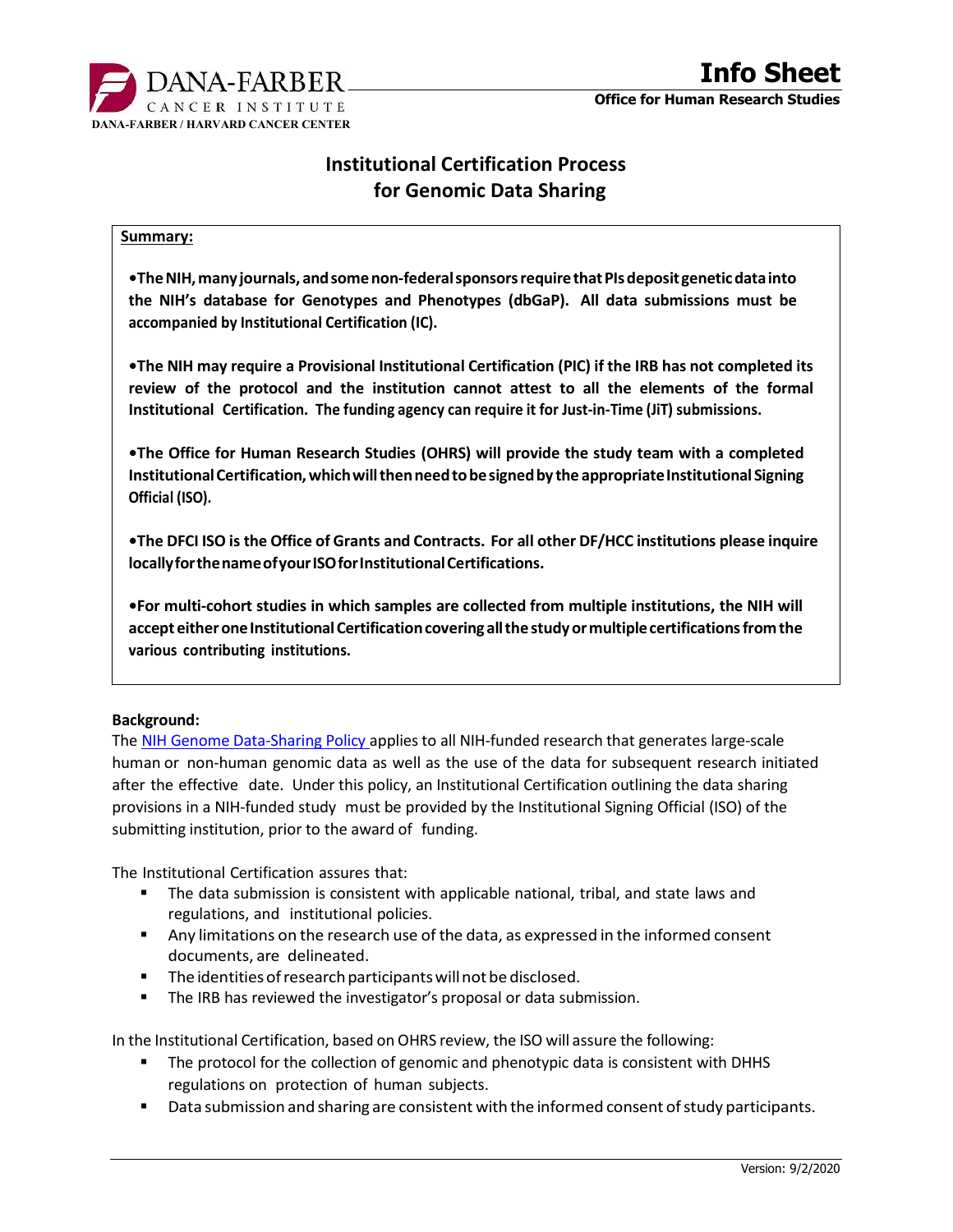- **IRB has considered risks to individual participants and their families.**
- **IRB** has considered risks to groups or populations associated with the submission.
- The investigator's plan for de-identifying datasets is consistent with the standards outlined in the GDS Policy.

Provisional Institutional Certification

- Intended to be used as needed on a case by case basis.
- Is submitted at the time of JIT when the Institution is unable to provide assurance of the elements of the formal institutional certification.
- The Provisional Institutional Certification is submitted until the formal Institutional Certification can be provided.
- Examples of when a Provisional Institutional Certification may be used:
	- $\circ$  The institution cannot attest to all the elements of the Institutional Certificate because OHRS has not completed its review of the protocol.
	- o Prospective studies

## Certification Requests – For Research Not Yet Approved

To avoid delays, begin working with OHRS as soon as you learn that your grant is likely to qualify for funding.

If you have not obtained prior IRB approval, you will need to complete and submit the appropriate "New Project Application" form to the Office for Human Research Studies for IRB Review and Approval. OHRS forms and guidance are available on the website.

- If a Just in Time is requested by the NIH, and the protocol and consent are not fully developed a Provisional Certification form may be issued for a prospective study where the certification is a condition of the award or the IRB has not completed its review of the protocol and therefore cannot attest to all the elements of the formal Institutional Certification. Submit the Institutional Certification Request Form along with the grant and Provisional Certification to OHRS via Special Submission.
- If the protocol has been developed, and the research team is ready to submit to the IRB, ensure that the data sharing plan is specifically described in the research protocol and aligns with the data sharing plan (part of the Resource Sharing Plan in NIH grants) outlined in the funding application. Submit the **Institutional Certification along with the grant and New** Protocol Application for review.

Once OHRS completes its review, OHRS staff will route the Institutional Certification for signatures. OHRS will forward the completed Institutional Certification to the Office of Grants and Contracts for institutional signature.

### Certification Requests – Previously DFCI IRB Approved Research

Submit an Institutional Certification Request Form via Special Submission. If a grant congruency has not been completed, please submit the grant as well. Using the definitions below select the appropriate Extramural Institutional Certification form(s) found on the NIH website. Include the appropriate form(s) with your submission: